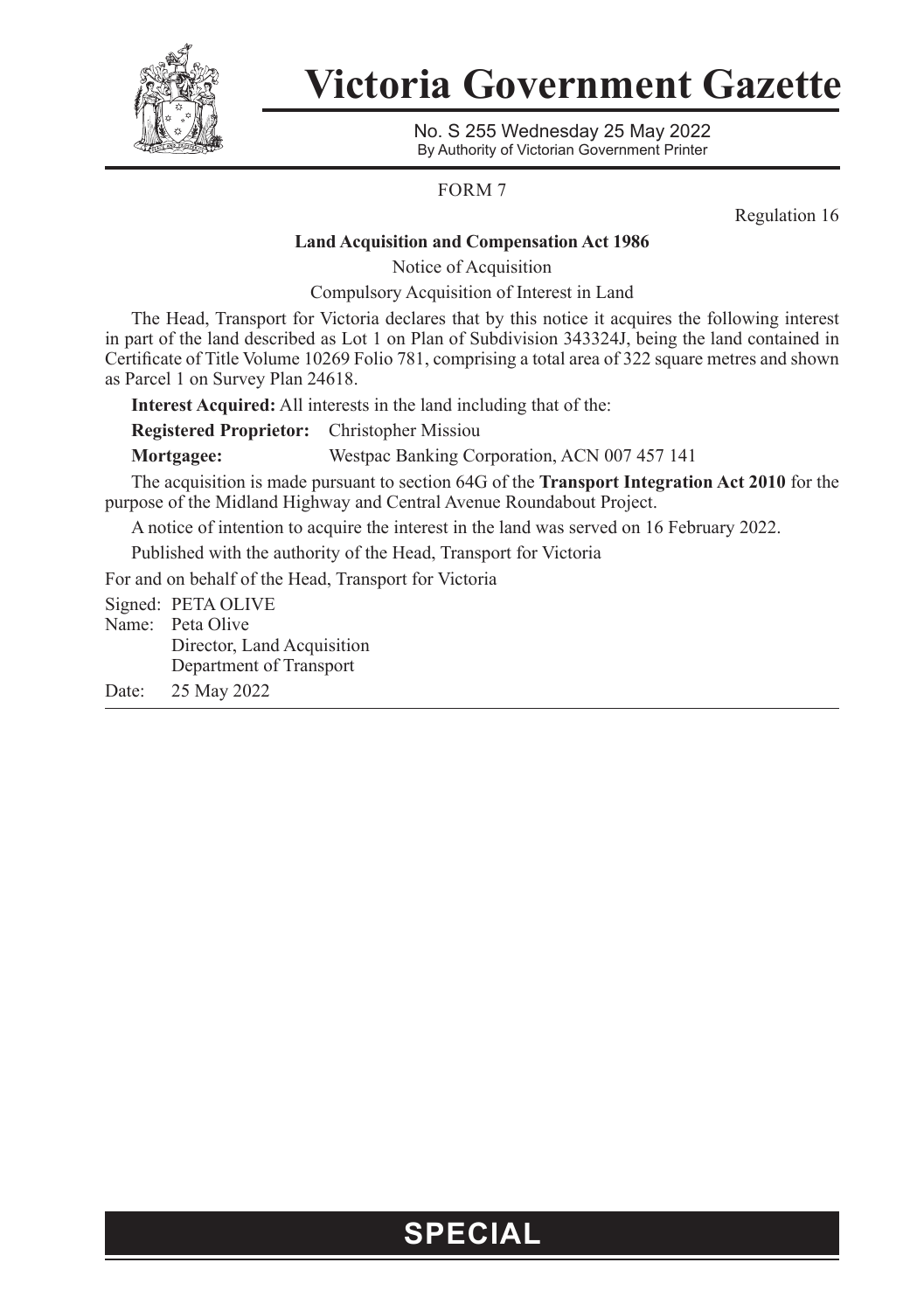#### FORM 7

Regulation 16

#### **Land Acquisition and Compensation Act 1986**

Notice of Acquisition

Compulsory Acquisition of Interest in Land

The Head, Transport for Victoria declares that by this notice it acquires the following interest in part of the land described as Lot 1 on Plan of Subdivision 429262C, being the land contained in Certificate of Title Volume 10535 Folio 994, comprising a total area of 470 square metres and shown as Parcel 3 on Survey Plan 24618.

**Interest Acquired:** All interests in the land including that of the:

**Registered Proprietor:** Sebastiano John Rachele

**Mortgagee:** National Australia Bank Limited (ACN 004 044 937)

**Mortgagee:** Francesco Rachele and Lina Rachele

The acquisition is made pursuant to section 64G of the **Transport Integration Act 2010** for the purpose of the Midland Highway and Central Avenue Roundabout Project.

A notice of intention to acquire the interest in the land was served on 16 February 2022.

Published with the authority of the Head, Transport for Victoria:

For and on behalf of the Head, Transport for Victoria

Signed: PETA OLIVE Name: Peta Olive Director, Land Acquisition Department of Transport

Date: 25 May 2022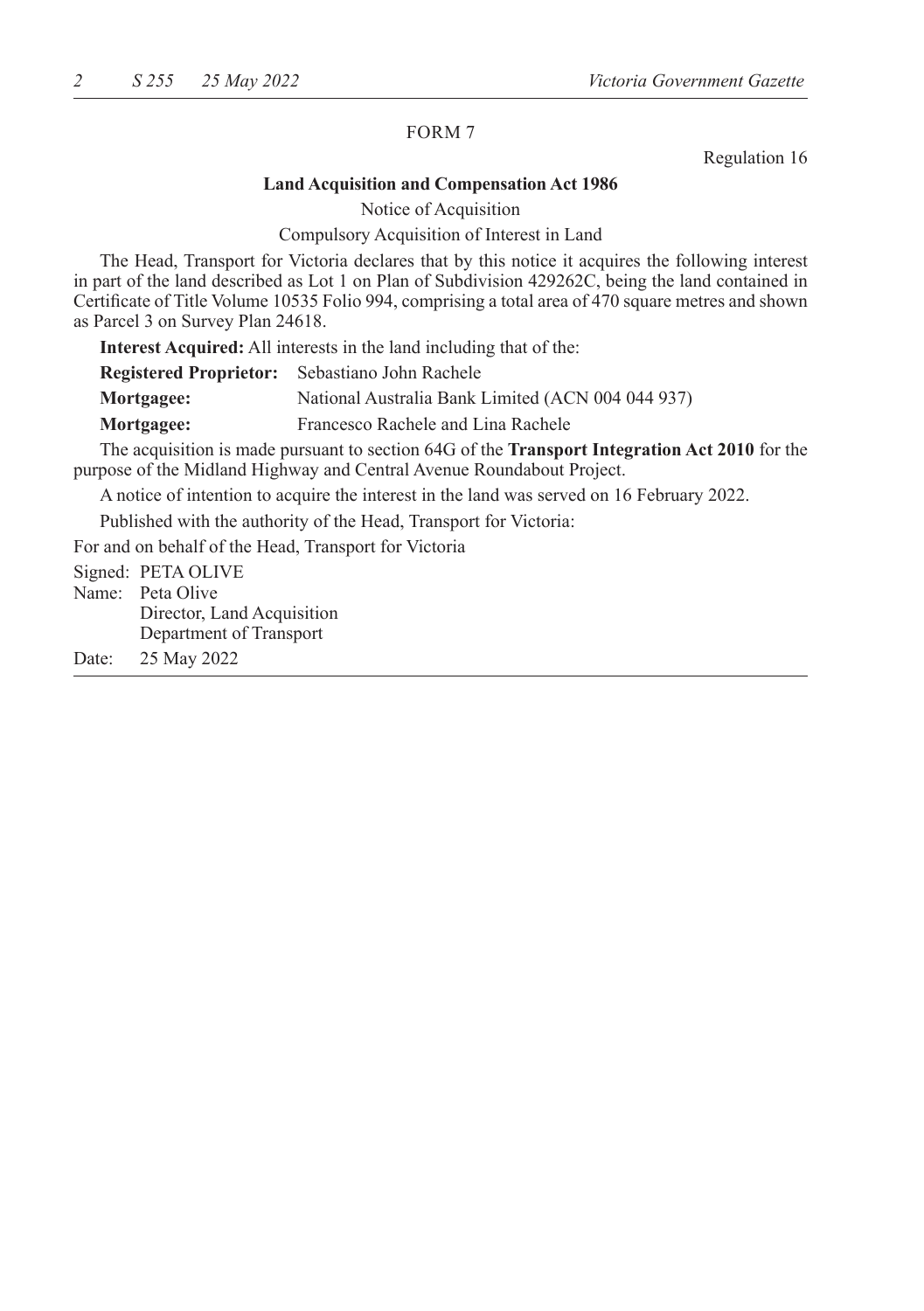This page was left blank intentionally